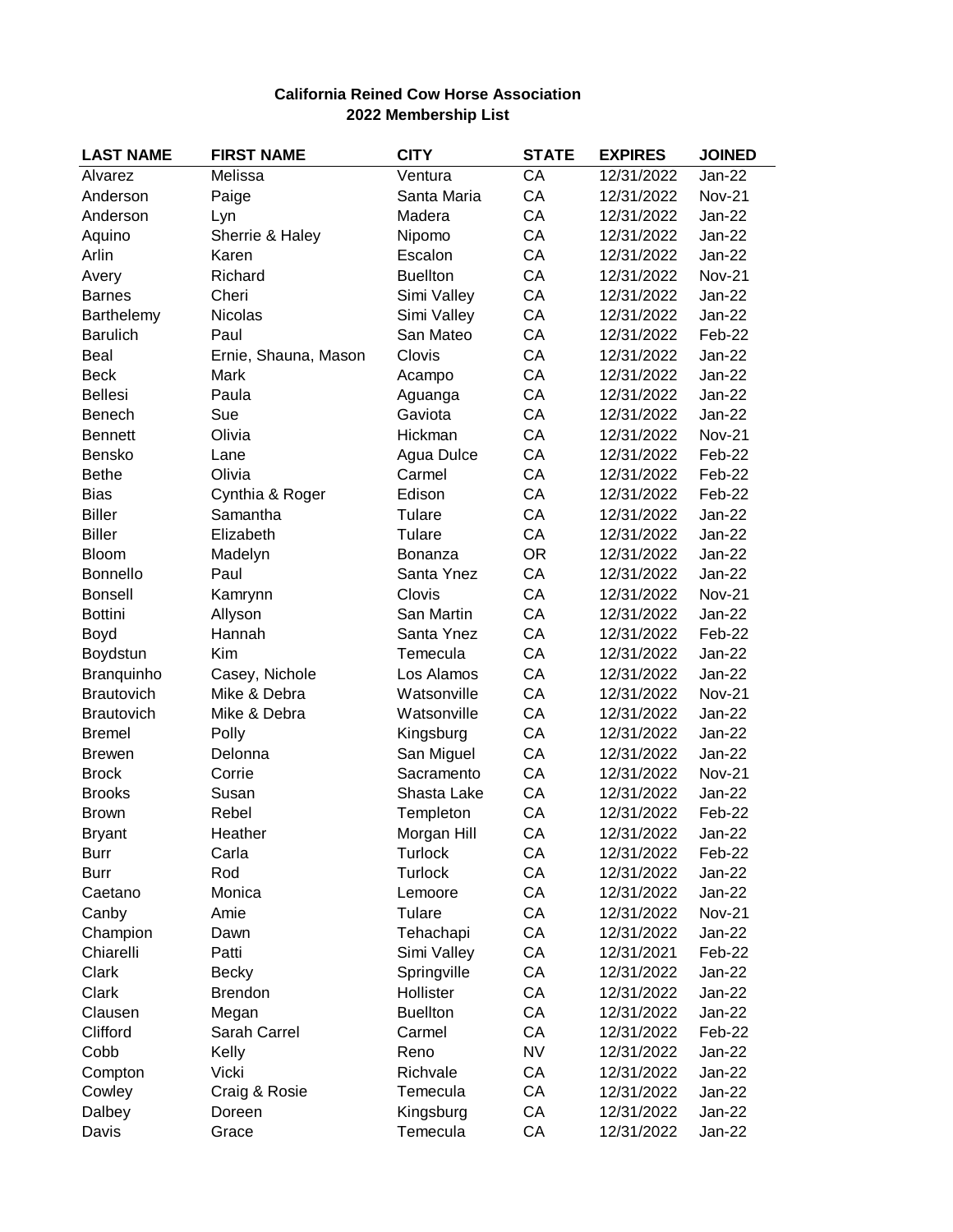| <b>LAST NAME</b> | <b>FIRST NAME</b>                    | <b>CITY</b>           | <b>STATE</b> | <b>EXPIRES</b> | <b>JOINED</b> |
|------------------|--------------------------------------|-----------------------|--------------|----------------|---------------|
| Dixon            | Karen                                | Temecula              | CA           | 12/31/2022     | <b>Nov-21</b> |
| Dixon            | Kelly                                | Los Olivos            | CA           | 12/31/2022     | Jan-22        |
| Donahoo          | Nicole                               | Murieta               | CA           | 12/31/2022     | Jan-22        |
| <b>Drake</b>     | Andrea                               | Santa Maria           | CA           | 12/31/2022     | <b>Jan-22</b> |
| Draper           | Jessica                              | Nipomo                | CA           | 12/31/2022     | $Jan-22$      |
| Dreier           | Hanne                                | Santa Rosa Valle CA   |              | 12/13/2022     | Feb-22        |
| Duesterhaus      | <b>Stacy</b>                         | Lemoore               | CA           | 12/31/2022     | Jan-22        |
| Dymerski         | Mary                                 | Leona Valley          | CA           | 12/31/2022     | Feb-22        |
| Etcheverry       | Amy, Frankie, Ava & Evan Bakersfield |                       | CA           | 12/31/2022     | <b>Jan-22</b> |
| Etcheverry       | Monica, Joan & Anna                  | <b>Bakersfield</b>    | CA           | 12/31/2022     | Jan-22        |
| Fanjul           | Terri                                | Visalia               | CA           | 12/31/2022     | Feb-22        |
| Ferrante         | Kathie                               | Somis                 | CA           | 12/31/2022     | <b>Nov-21</b> |
| Fischer          | Matt                                 | <b>Valley Springs</b> | CA           | 12/31/2022     | <b>Nov-21</b> |
| Fisher           | JJ/Teresa/Wyatt                      | Nipomo                | CA           | 12/31/2022     | Jan-22        |
| Fisher           | Melissa                              | Arroyo Grande         | CA           | 12/31/2022     | Jan-22        |
| Flournoy         | Robin                                | Roseville             | CA           | 12/31/2022     | <b>Jan-22</b> |
| Follett          | Tyler                                | Santa Maria           | CA           | 12/31/2022     | Jan-22        |
| Foster           | <b>Bailey</b>                        | Nipomo                | CA           | 12/31/2022     | <b>Jan-22</b> |
| Francis          | Paula                                | <b>Bakersfield</b>    | CA           | 12/31/2022     | <b>Jan-22</b> |
| Fry              | Kiersten                             | Menifee               | CA           | 12/31/2022     | <b>Jan-22</b> |
| Garcia           | Haley                                | Ojai                  | CA           | 12/31/2022     | <b>Jan-22</b> |
| Giljum           | Barbara                              | Brentwood             | CA           | 12/31/2022     | Jan-22        |
| Gilson           | Tracer, Tricia, Lilly                | Sanger                | CA           | 12/31/2022     | Jan-22        |
| Gomer            | Kathy                                | Paso Robles           | CA           | 12/31/2022     | Feb-22        |
| Gorrell          | Jake, Sonia & Chet                   | Porterville           | CA           | 12/31/2022     | <b>Jan-22</b> |
| Grant            | Haliegh                              | Santa Maria           | CA           | 12/31/2022     | $Jan-22$      |
| Green            | Julie                                | Bakersfield           | CA           | 12/31/2022     | <b>Jan-22</b> |
| Haase            | Donna                                | San Luis Obispo       | CA           | 12/31/2022     | Feb-22        |
| Hamilton         | Linda                                | Visalia               | CA           | 12/31/2022     | Feb-22        |
| Hansen           | Hailey                               | Paso Robles           | CA           | 12/31/2022     | <b>Nov-21</b> |
| Hansen           | Tammy                                | Torrance              | CA           | 12/31/2022     | Feb-22        |
| Harlan           | Greg                                 | Lincoln               | CA           | 12/31/2022     | Feb-22        |
| <b>Haskins</b>   | Shannon & Kylie                      | Clements              | CA           | 12/31/2022     | <b>Jan-22</b> |
| Haugland         | Karen                                | Hollister             | CA           | 12/22/2022     | Feb-22        |
| <b>Hawkins</b>   | Ross/Lisa                            | Waterford             | CA           | 12/31/2022     | <b>Nov-21</b> |
| Hayes            | Wade/Susan                           | San Miguel            | CA           | 12/31/2022     | Feb-22        |
| Heinrichs        | Frank                                | Piedra                | CA           | 12/31/2022     | Feb-22        |
| Heller           | Richard                              | Santa Barbara         | CA           | 12/31/2022     | <b>Nov-21</b> |
| Hencratt         | Cara                                 | Lindsay               | CA           | 12/31/2022     | Feb-22        |
| Hilzer           | Katherine                            | Santa Barbara         | CA           | 12/31/2022     | Feb-22        |
| Holzer           | Jennifer                             | Santa Ynez            | CA           | 12/31/2022     | Feb-22        |
| Holzer-Burkitt   | Danielle                             | Santa Ynez            | CA           | 12/31/2021     | Apr-21        |
| Hooker           | Jennifer                             | Chowchilla            | CA           | 12/31/2022     | Jan-22        |
| Hu               | Alaine                               | San Jose              | CA           | 12/31/2022     | Jan-22        |
| Hudson           | Liz                                  | Kingsburg             | CA           | 12/31/2022     | <b>Nov-21</b> |
| Ingham           | Leslie                               | Murrieta              | CA           | 12/31/2022     | <b>Nov-21</b> |
| Jackson          | K'Lynn                               | Camarillo             | CA           | 12/31/2022     | Jan-22        |
| Jackson          | <b>Terry</b>                         | <b>Bakersfield</b>    | CA           | 12/31/2022     | Jan-22        |
| <b>Jeffers</b>   | Jan                                  | Morgan Hill           | CA           | 12/31/2022     | <b>Jan-22</b> |
| Jewett           | Joel                                 | Newbury Park          | CA           | 12/31/2022     | Jan-22        |
| Johnson          | Amber                                | Lindsay               | CA           | 12/21/2022     | Feb-22        |
| Johnson          | Kristy & Tim                         | Porterville           | CA           | 12/31/2022     | Jan-22        |
|                  |                                      |                       |              |                |               |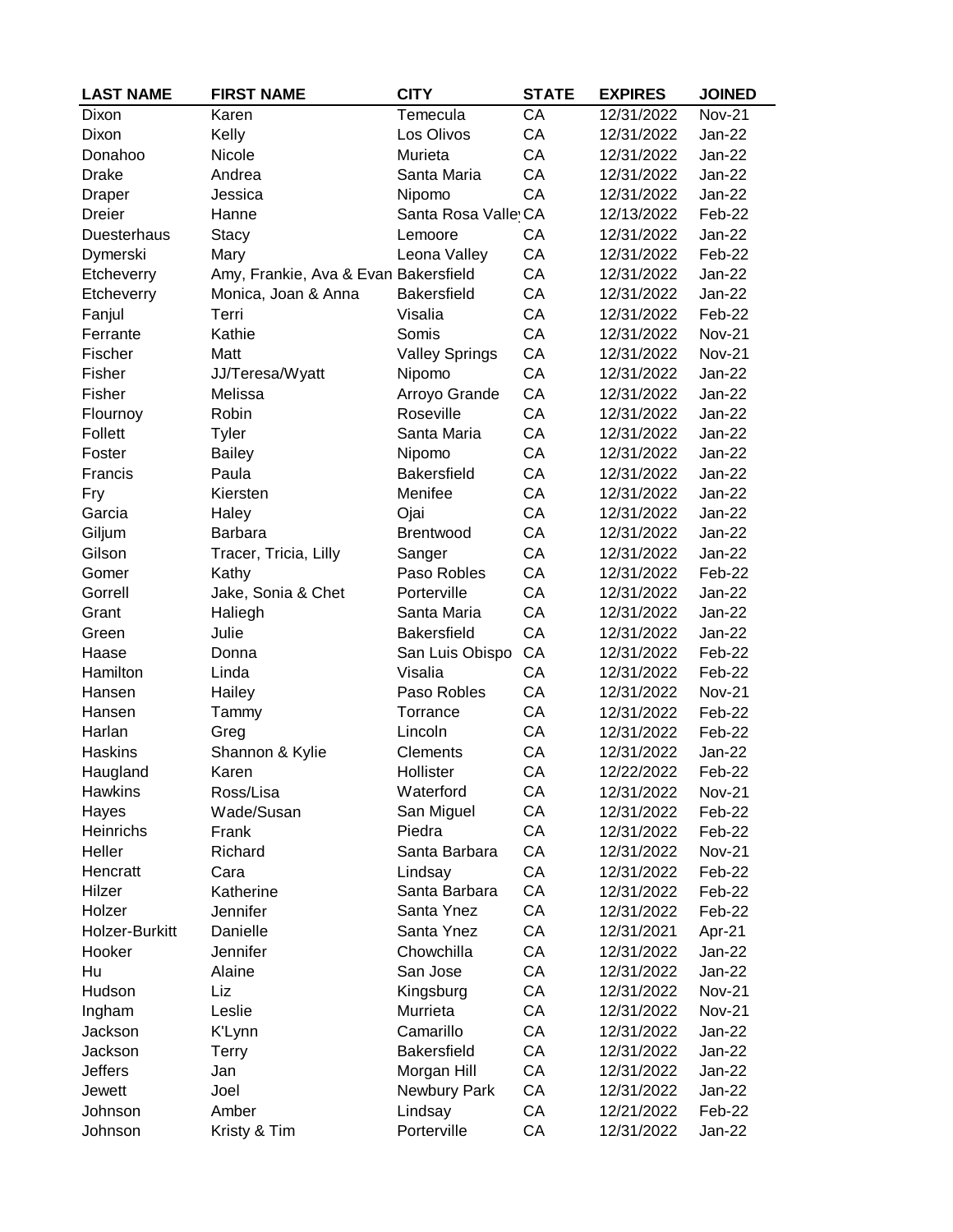| <b>LAST NAME</b> | <b>FIRST NAME</b>                | <b>CITY</b>          | <b>STATE</b> | <b>EXPIRES</b> | <b>JOINED</b> |
|------------------|----------------------------------|----------------------|--------------|----------------|---------------|
| Johnson          | Laura Rene'                      | Tehachapi            | CA           | 12/31/2022     | Jan-22        |
| Johnston         | Lance/Tammy/Trystin              | Lindsay              | CA           | 12/31/2022     | Feb-22        |
| Jones            | Jared                            | Santa Maria          | CA           | 12/31/2022     | <b>Nov-21</b> |
| Jost             | Duane                            | <b>Bakersfield</b>   | CA           | 12/31/2022     | Jan-22        |
| Journey          | Selinda                          | Templeton            | CA           | 12/31/2022     | Feb-22        |
| Kapuniai         | Lilia                            | Honolulu             | HI           | 12/31/2022     | Jan-22        |
| Katz             | Erica                            | Temecula             | CA           | 12/31/2022     | <b>Nov-21</b> |
| Keele-Eade       | Sondra                           | Paso Robles          | CA           | 12/31/2022     | Feb-22        |
| Kell             | Todd, Rachel, Hope               | Wilton               | CA           | 12/31/2022     | Jan-22        |
| Klaft            | Jesse                            | Santa Maria          | CA           | 12/31/2022     | Feb-22        |
| Klarin           | Richard/Bettina                  | Agua Dulce           | CA           | 12/31/2022     | Feb-22        |
| Koch             | Ramona                           | Paicines             | CA           | 12/31/2022     | Feb-22        |
| Kourafas         | Angelia                          | Sanger               | CA           | 12/31/2022     | $Jan-22$      |
| Kretz            | Elizabeth                        | <b>Bermuda Dunes</b> | CA           | 12/31/2022     | <b>Nov-21</b> |
| Krieg            | Chris & Cassie                   | Tulare               | CA           | 12/31/2022     | Jan-22        |
| Kuykendall       | Luis/Debra                       | Winton               | CA           | 12/31/2022     | Feb-22        |
| LaMarca          | Grace                            | Santa Maria          | CA           | 12/31/2022     | Jan-22        |
| Lashinco         | Crystal                          | San Jose             | CA           | 12/31/2022     | Feb-22        |
| Leatherman       | Chance                           | Simi Valley          | CA           | 12/31/2022     | Feb-22        |
| Linane           | Shea                             | Los Alamos           | CA           | 12/31/2022     | <b>Jan-22</b> |
| Livingston       | Rory & Heather                   | Atascadero           | CA           | 12/31/2022     | <b>Jan-22</b> |
| Lizama           | Mandy                            | Stevinson            | CA           | 12/31/2022     | Feb-22        |
| Lord             | Jaton & Francesca                | Mtn Home             | ID           | 12/31/2022     | Jan-22        |
| Lynch            | Kasen                            | Somis                | CA           | 12/31/2022     | <b>Nov-21</b> |
| Macedo           | Dan                              | Sonora               | CA           | 12/31/2022     | $Jan-22$      |
| Madonna          | Serafina                         | San Luis Obispo      | CA           | 12/31/2022     | Jan-22        |
| Magistri         | Paul                             | Houston              | <b>TX</b>    | 12/31/2022     | Jan-22        |
| Manda            | Gerrica                          | Bakersfield          | CA           | 12/31/2022     | <b>Jan-22</b> |
| Mang             | Margaret                         | Lompoc               | CA           | 12/31/2022     | Jan-22        |
| <b>Mankins</b>   | Travis, Meghan & Zayden Buellton |                      | CA           | 12/31/2022     | Jan-22        |
| <b>Marrs</b>     | Fred                             | <b>Terra Bella</b>   | CA           | 12/31/2022     | Jan-22        |
| Maslin           | Scott, Suna, Kyle                | Woodside             | CA           | 12/31/2022     | Jan-22        |
| Mattioli         | Giacomo                          | <b>Beverly Hills</b> | CA           | 12/31/2022     | Jan-22        |
| <b>McAlister</b> | Lauren                           | Santa Barbara        | CA           | 12/31/2022     | Jan-22        |
| <b>McCarty</b>   | John                             | Lompoc               | CA           | 12/31/2022     | Feb-22        |
| McCluer Jr       | Charles                          | Los Olivos           | CA           | 12/31/2022     | <b>Nov-21</b> |
| McCorkle         | Nina                             | San Juan Capistr CA  |              | 12/31/2022     | Jan-22        |
| <b>McCormick</b> | Sunni                            | Temecula             | СA           | 12/31/2022     | Jan-22        |
| <b>McDevitt</b>  | Jeannie                          | Gilroy               | CA           | 12/31/2022     | Jan-22        |
| McLain           | Telden                           | Porterville          | CA           | 12/31/2022     | Feb-22        |
| McPherson        | Lori                             | San Martin           | CA           | 12/31/2022     | Feb-22        |
| Meinhold         | Andrew, Dawn, Shelby             | San Luis Obispo      | CA           | 12/31/2022     | Jan-22        |
| Melo             | Natall & Amy                     | Atwater              | CA           | 12/31/2022     | Jan-22        |
| Mendes           | Erin                             | Kingsburg            | CA           | 12/31/2022     | Jan-22        |
| Michelucci       | Sharon                           | Paso Robles          | CA           | 12/31/2022     | Jan-22        |
| Minehan          | Janet                            | Palm Desert          | CA           | 12/31/2022     | Nov-21        |
| Mitchell         | Shelly                           | Paso Robles          | CA           | 12/31/2022     | Jan-22        |
| <b>Norris</b>    | Vanessa                          | <b>Valley Center</b> | CA           | 12/31/2022     | Jan-22        |
| Novatt           | Lisa                             | <b>Buellton</b>      | CA           | 12/31/2050     | Aug-20        |
| OConnell         | Cynthia                          | Paso Robles          | CA           | 12/31/2022     | Jan-22        |
| Olerich          | Jill                             | Camano Island        | WA           | 12/31/2022     | Jan-22        |
|                  | Sonya & Lonni                    | Corcoran             | CA           | 12/31/2022     | Jan-22        |
| Oppedyk          |                                  |                      |              |                |               |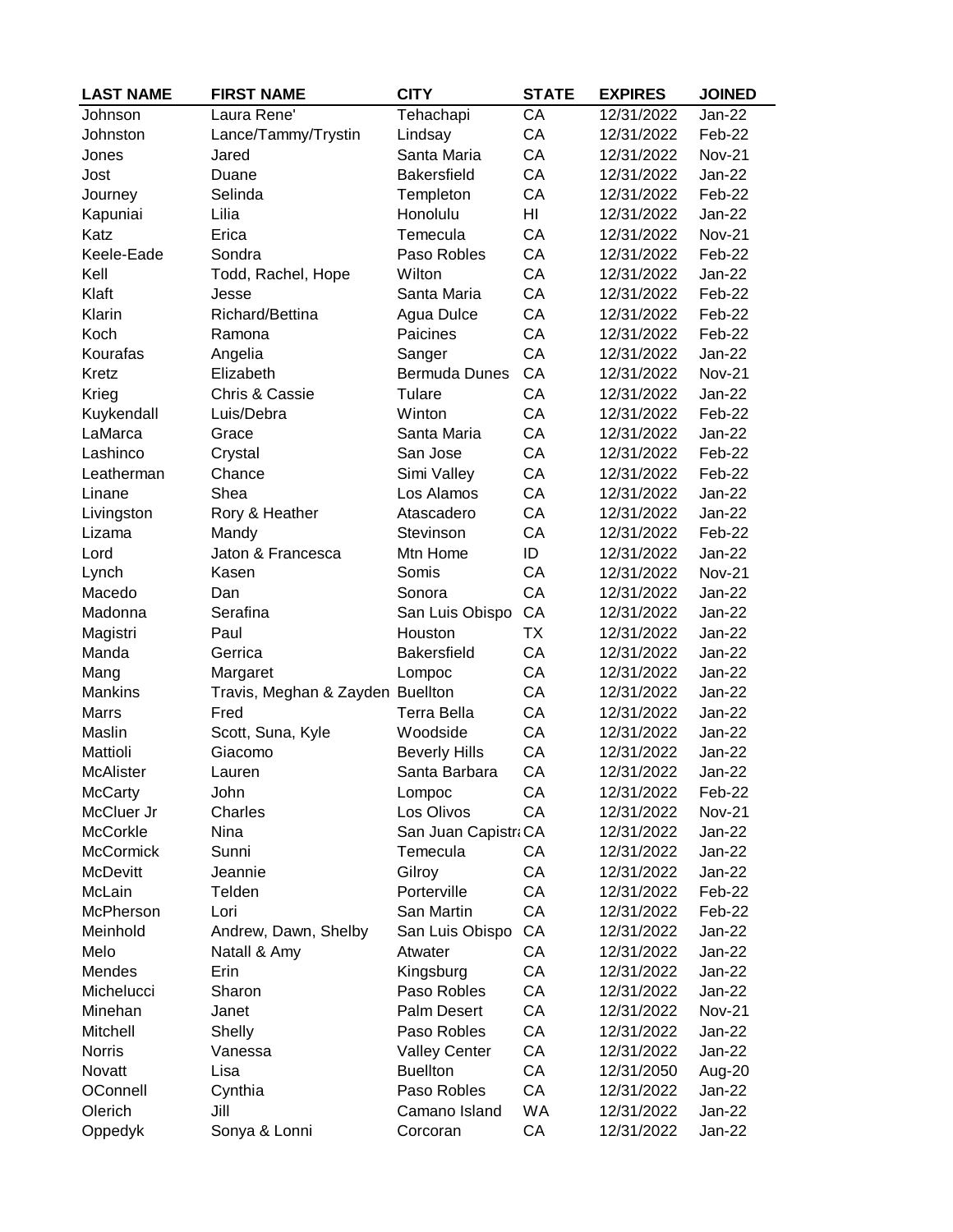| <b>LAST NAME</b>                | <b>FIRST NAME</b>                      | <b>CITY</b>          | <b>STATE</b> | <b>EXPIRES</b> | <b>JOINED</b> |
|---------------------------------|----------------------------------------|----------------------|--------------|----------------|---------------|
| Overgaag                        | <b>Suzette</b>                         | Palm Desert          | CA           | 12/31/2022     | <b>Jan-22</b> |
| Palm                            | Pete                                   | Templeton            | CA           | 12/31/2022     | Feb-22        |
| Pasek                           | Andrea                                 | Morgan Hill          | CA           | 12/31/2022     | <b>Jan-22</b> |
| Patino                          | Sophia                                 | Santa Maria          | CA           | 12/31/2022     | <b>Jan-22</b> |
| Pearce                          | Sage                                   | Santa Maria          | CA           | 12/31/2022     | <b>Nov-21</b> |
| Perez                           | Daniel                                 | Westley              | CA           | 12/31/2022     | <b>Jan-22</b> |
| Peterson                        | Denise                                 | Lompoc               | CA           | 12/31/2022     | Apr-21        |
| Porsch                          | Analina                                | Watsonville          | CA           | 12/31/2022     | Jan-22        |
| Poston                          | Dawn                                   | <b>Carmel Valley</b> | CA           | 12/31/2022     | Feb-ss        |
| Proud                           | Trisha                                 | Paso Robles          | CA           | 12/31/2022     | $Jan-22$      |
| Pura                            | Stan/Jamii, Brett, Emery               | Hollister            | CA           | 12/31/2022     | <b>Jan-22</b> |
| Ralls                           | Phillip & Teresa                       | Paso Robles          | CA           | 12/31/2022     | <b>Jan-22</b> |
| Raynak                          | Laura                                  | Watsonville          | CA           | 12/31/2022     | <b>Jan-22</b> |
| Reed                            | Melony                                 | Los Osos             | CA           | 12/31/2022     | <b>Jan-22</b> |
| Reuter                          | Jon & Cindy                            | Murrieta             | CA           | 12/31/2022     | Feb-22        |
| Richards                        | Karin & Laurie                         | Paso Robles          | CA           | 12/31/2022     | <b>Jan-22</b> |
| Rippy                           | Anna                                   | <b>Bakersfield</b>   | CA           | 12/31/2022     | Jan-22        |
|                                 | Rocking BS Rancl Brent & Suzie Steward | N Las Vegas          | <b>NV</b>    | 12/31/2022     | Feb-22        |
| Robinson                        | Ted                                    | Oak View             | CA           | 12/31/2022     | <b>Jan-22</b> |
| Roemer                          | Kelly                                  | Danville             | CA           | 12/31/2022     | $Jan-22$      |
| Rogers                          | Morgan                                 | San Luis Obispo      | CA           | 12/31/2022     | <b>Jan-22</b> |
| Romero                          | Pam                                    | Agua Dulce           | CA           | 12/31/2022     | Feb-22        |
| Roulet                          | Dana                                   | Jackson              | CA           | 12/31/2022     | <b>Jan-22</b> |
| Russell                         | <b>Brooke</b>                          | Santa Ynez           | CA           | 12/31/2022     | $Jan-22$      |
| Salter                          | Ashley                                 | Santa Ynez           | CA           | 12/31/2022     | <b>Jan-22</b> |
| Scanlan                         | Christian/Samantha                     | <b>Carmel Valley</b> | CA           | 12/31/2022     | Feb-22        |
| <b>Schenck</b>                  | Gary                                   | Danville             | CA           | 12/31/2022     | <b>Nov-21</b> |
| Schwabacher                     | Susan                                  | <b>Tres Pinos</b>    | CA           | 12/31/2022     | $Jan-22$      |
| Schrempp                        | Ronald                                 | Calimesa             | CA           | 12/31/2022     | Feb-22        |
| <b>Shaffer</b>                  | Diane                                  | Templeton            | CA           | 12/31/2022     | <b>Jan-22</b> |
| Showalter                       | John & Loretta                         | Fresno               | CA           | 12/31/2022     | Jan-22        |
| Silveira                        | Linda                                  | Sanger               | CA           | 12/31/2022     | Feb-22        |
| Smith                           | Mel                                    | Dunnigan             | CA           | 12/31/2022     | <b>Jan-22</b> |
| Staub                           | Mary                                   | <b>Buellton</b>      | CA           | 12/31/2022     | <b>Nov-21</b> |
| <b>Stevens</b>                  | Charles & Vanessa                      | Murrieta             | CA           | 12/31/2022     | Jan-22        |
| Stribling                       | Mandy                                  | Creston              | CA           | 12/31/2022     | Feb-22        |
| Swickard                        | Tim                                    | Woodland             | CA           | 12/31/2022     | Feb-22        |
| Tesiny                          | Kristin                                | Exeter               | CA           | 12/31/2022     | <b>Jan-22</b> |
| Thompson                        | Bruce/Jill                             | Patterson            | CA           | 12/31/2022     | Feb-22        |
| Thompson                        | Murray                                 | Atwater              | CA           | 12/31/2022     | Jan-22        |
| Tienken                         | Keri                                   | Lindsay              | CA           | 12/31/2022     | <b>Jan-22</b> |
| <b>Toews</b>                    | Kayo                                   | Netherhill           | <b>SK</b>    | 12/31/2022     | <b>Jan-22</b> |
| Topping                         | Taylor                                 | O'Neals              | CA           | 12/31/2022     | Jan-22        |
| Trimble                         | Samara, Shaun, Mylea & 1 Exeter        |                      | CA           | 12/31/2022     | Jan-22        |
| Valdez & Holland Luis & Mallory |                                        | Paso Robles          | CA           | 12/31/2022     | Jan-22        |
| Vangelos                        | Ingrid                                 | Temecula             | CA           | 12/31/2022     | Jan-22        |
| Velasquez                       | Frank                                  | San Juan Bautista CA |              | 12/31/2022     | Jan-22        |
| Verhoest                        | Kali                                   | Shandon              | CA           | 12/31/2022     | Jan-22        |
| Vipham                          | Michael                                | Wilton               | CA           | 12/31/2022     | Feb-22        |
| Weinhardt                       | Julie                                  | San Juan Bautista CA |              | 12/31/2022     | Jan-22        |
| Weiser                          | Charmain                               | Scottsdale           | AZ           | 12/31/2022     | Jan-22        |
| Westbury                        | Celia                                  | Santa Ynez           | CA           | 12/31/2022     | Jan-22        |
|                                 |                                        |                      |              |                |               |